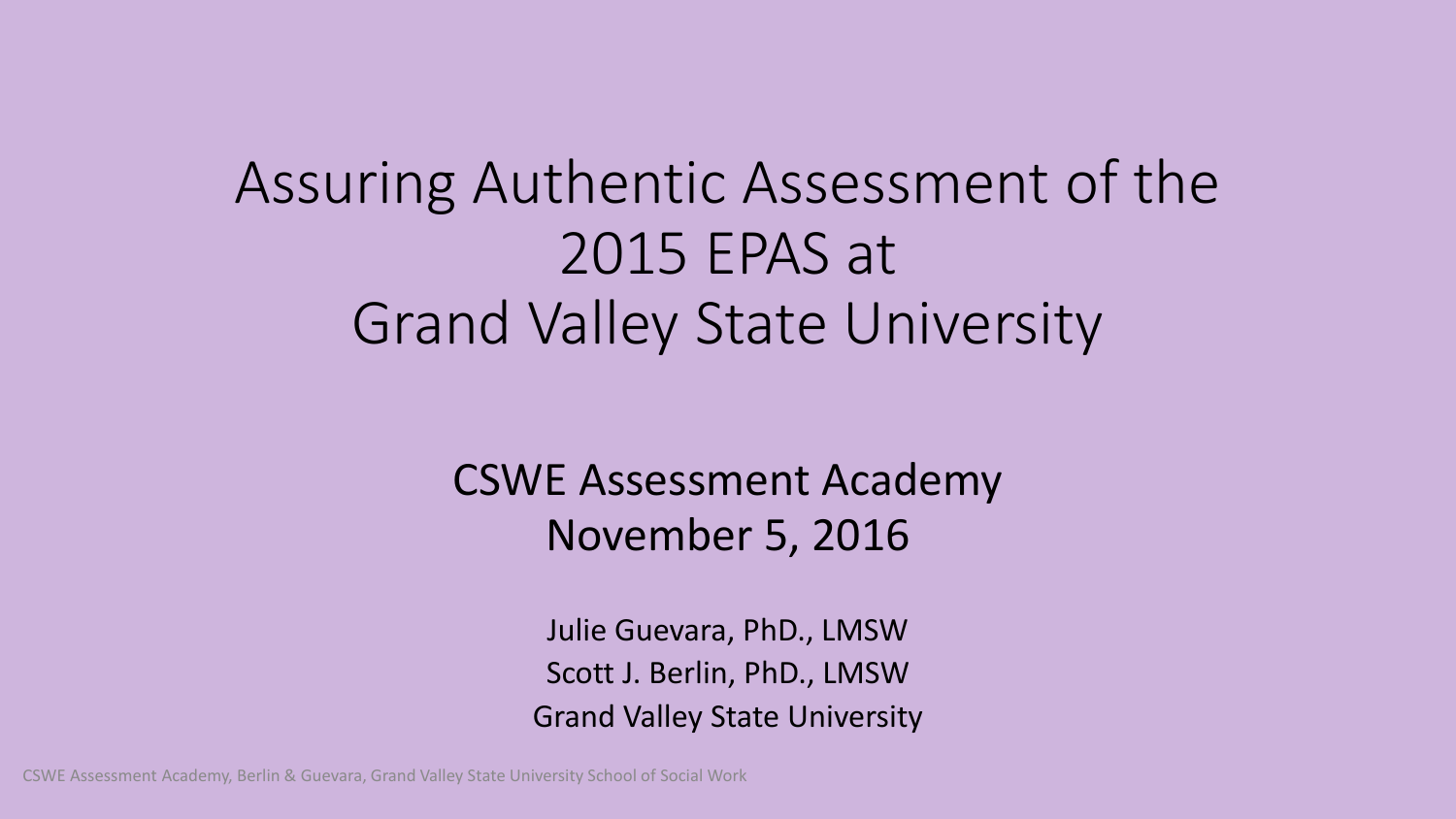#### Introduction

- In the fall of 2015, Grand Valley State University (GVSU) School of Social Work (SSW) initiated the process of updating its current assessment system. While the school's assessment model remained much the same, there was a new focus on assessment of the dimensions of each competency (Knowledge, Values, Skills & Cognitive/Affective ability) as well as observable behaviors associated with each competency.
- In the 2014-15 academic year, the program launched an assessment of our implicit curriculum through an end of program exit survey, collecting information in regard to the following areas: diversity, faculty, student development, resources, and administrative/governance structure.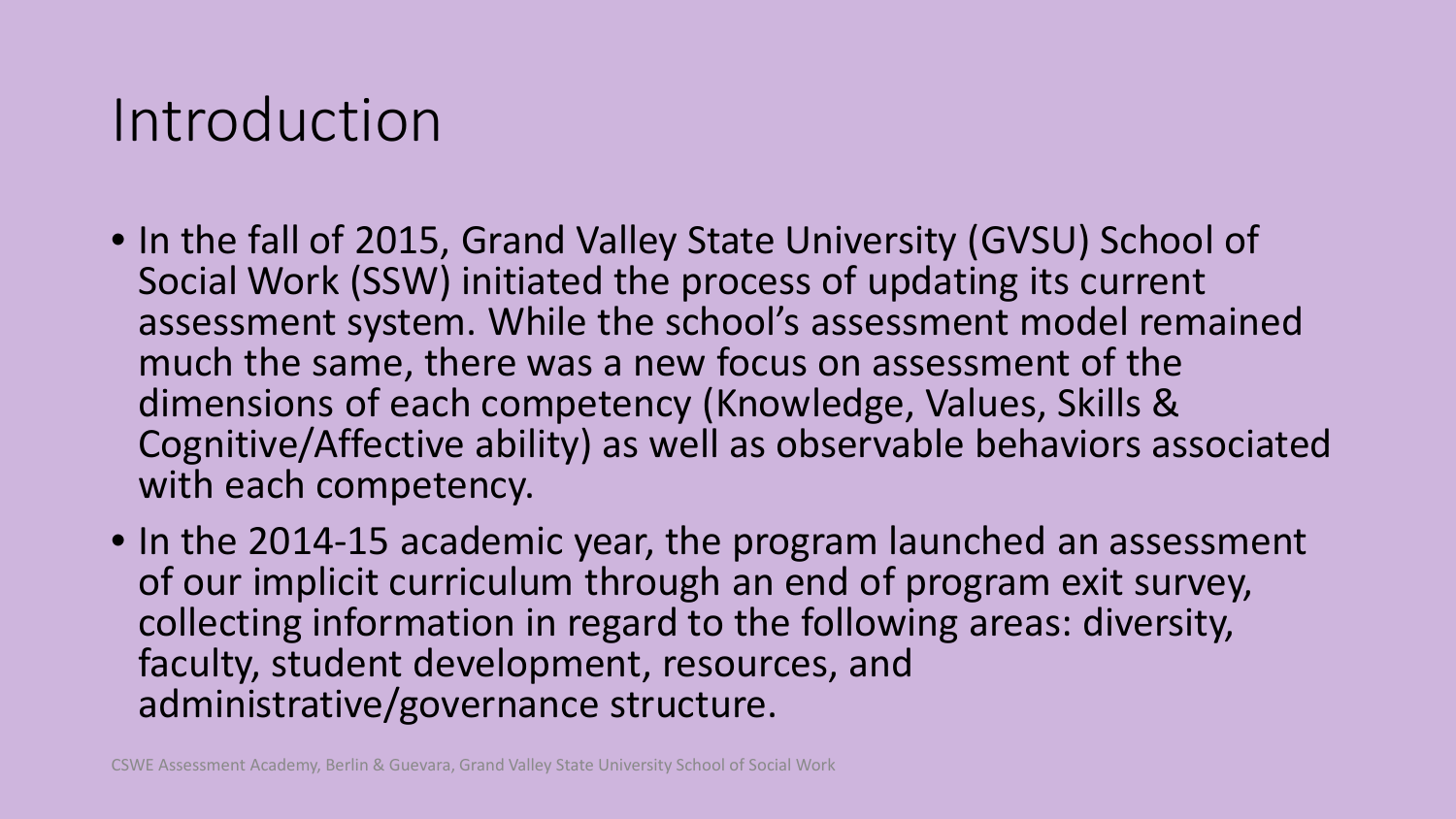## First Steps: 2015 EPAS significant Self-study Events

- faculty planning meetings
- development of specialized advanced practice competency language
- curricular modifications
- development and adoption of an assessment model for explicit and implicit curriculum
- revision of all measurement instruments
- piloting of data collection and analysis.
- revision of assessment plan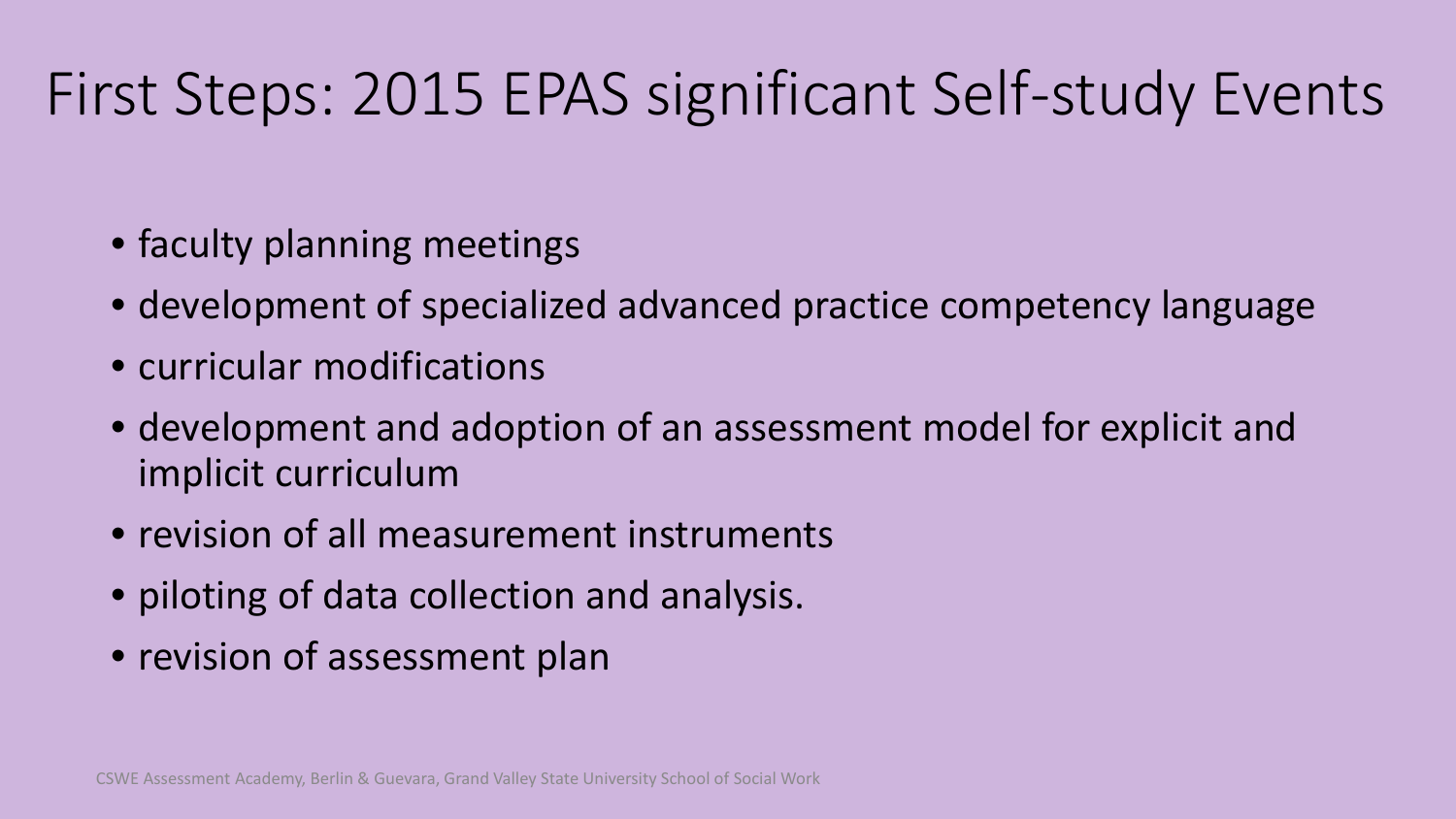#### Assessment Model of Explicit & Implicit Curriculum at GVSU

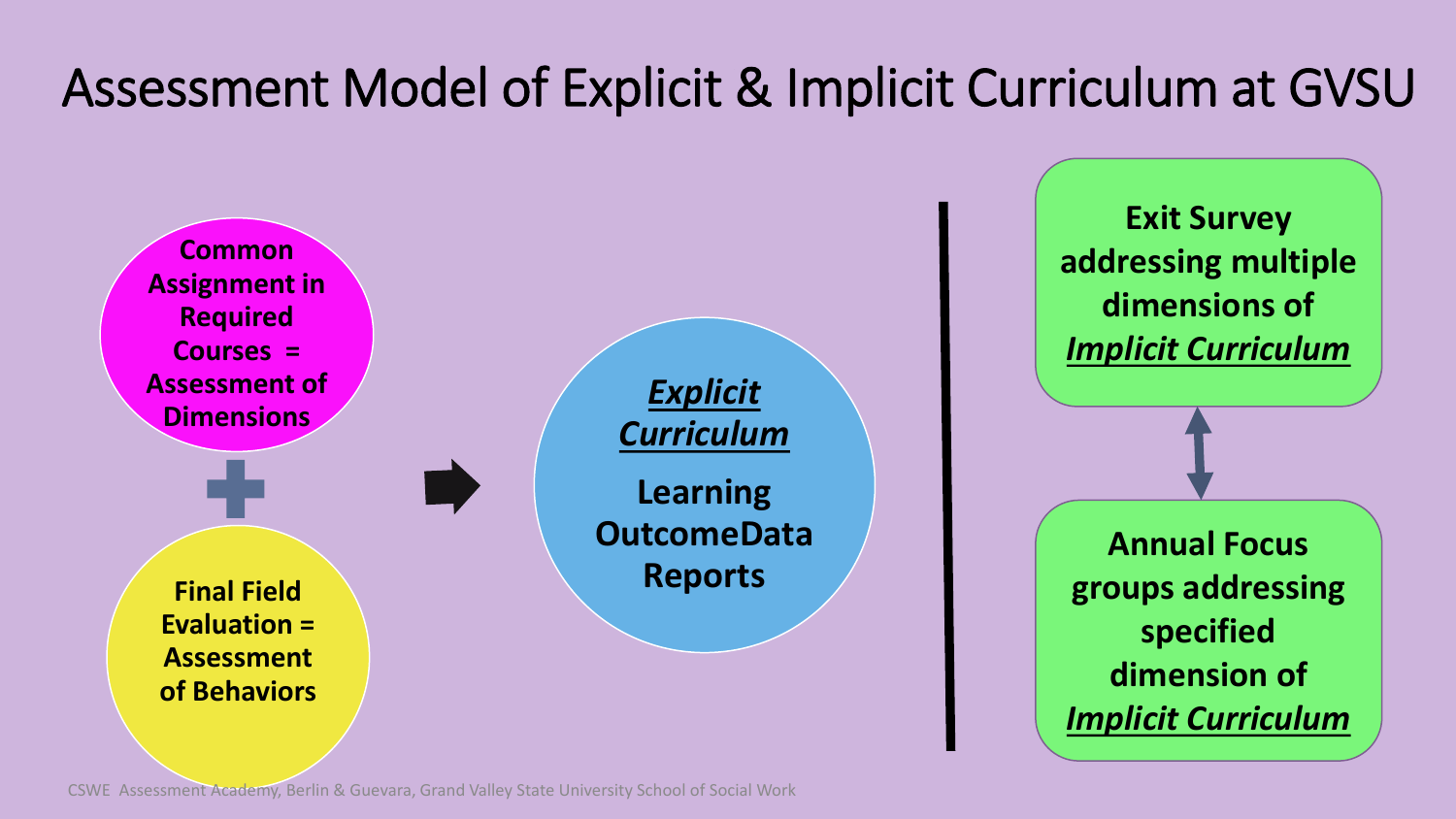# Explicit Curriculum: Common Assignment Assessment

Lead instructors work with all faculty across sections of core courses to develop a common assignment. Quantitative embedded measures include a rated rubric within Chalk & Wire (an internet based assessment platform) that assesses the competency to be demonstrated through the common assignment. Each assignment is electronically linked to designated competencies which include<br>selected dimensions. All individual assessments are based on a fivepoint scale when linked to competencies, allowing for across-course student and/or cohort comparisons. This allows the SSW faculty to assess student performance holistically on all competencies. Upon the completion of the pilot period the SSW will establish competency benchmarks based on data.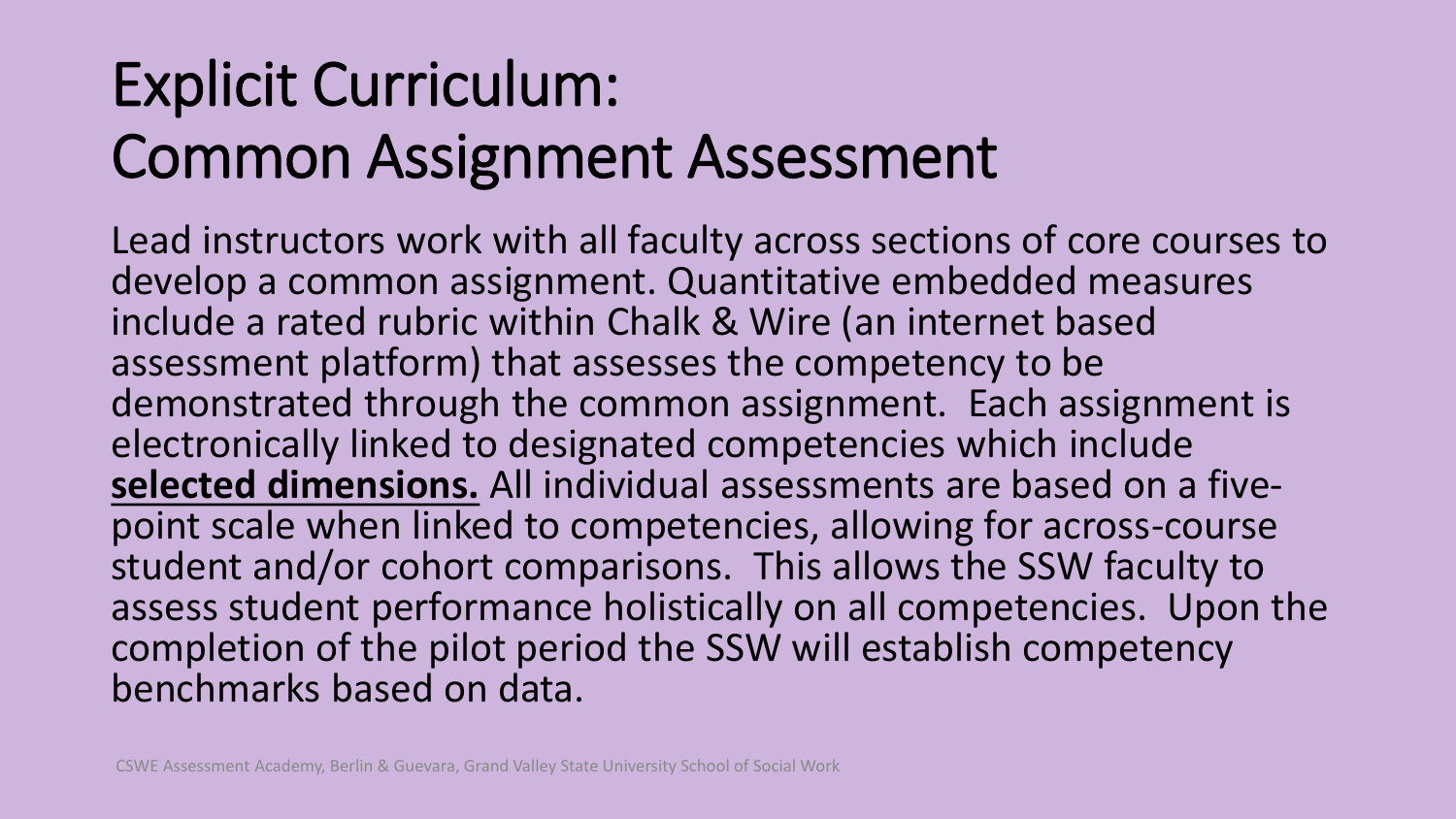### Chalk and Wire Description

- **Chalk & Wire is an internet-based software package that assists faculty and administrators in gathering data and generating reports with regard to teaching and learning.**
- **What You Can Do With Chalk & Wire**
- **Students** can build various portfolios while they are in school and afterwards that can demonstrate a single skill or multiple skills. They can showcase a collection of artifacts that reveal a variety of accomplishments, as well as display how they have fulfilled assignments.
- **Faculty members** can build learning objectives, assignments and assessment instruments tied to any standards desired.
- **Administrators** can customize the entire system to college/departmental processes and goals. They can create a chain linking assignments, assessment instruments, standards and learner demographics. In short, the system is a tool for monitoring the quality of learning assessments and for ensuring that educational standards are being met.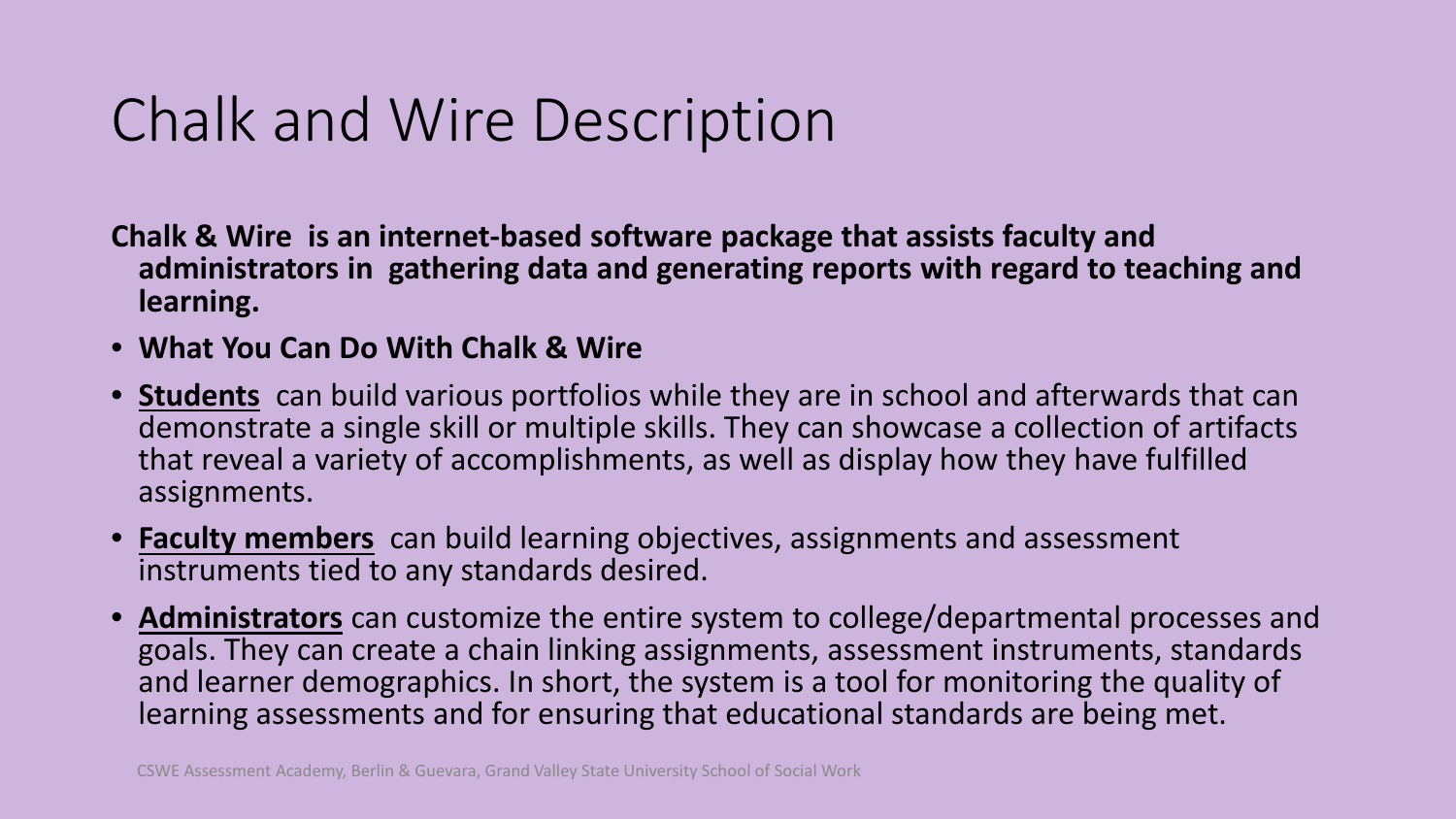### Competency Linkage to Assignments



**Comp 9 Evaluation**

School of Social Work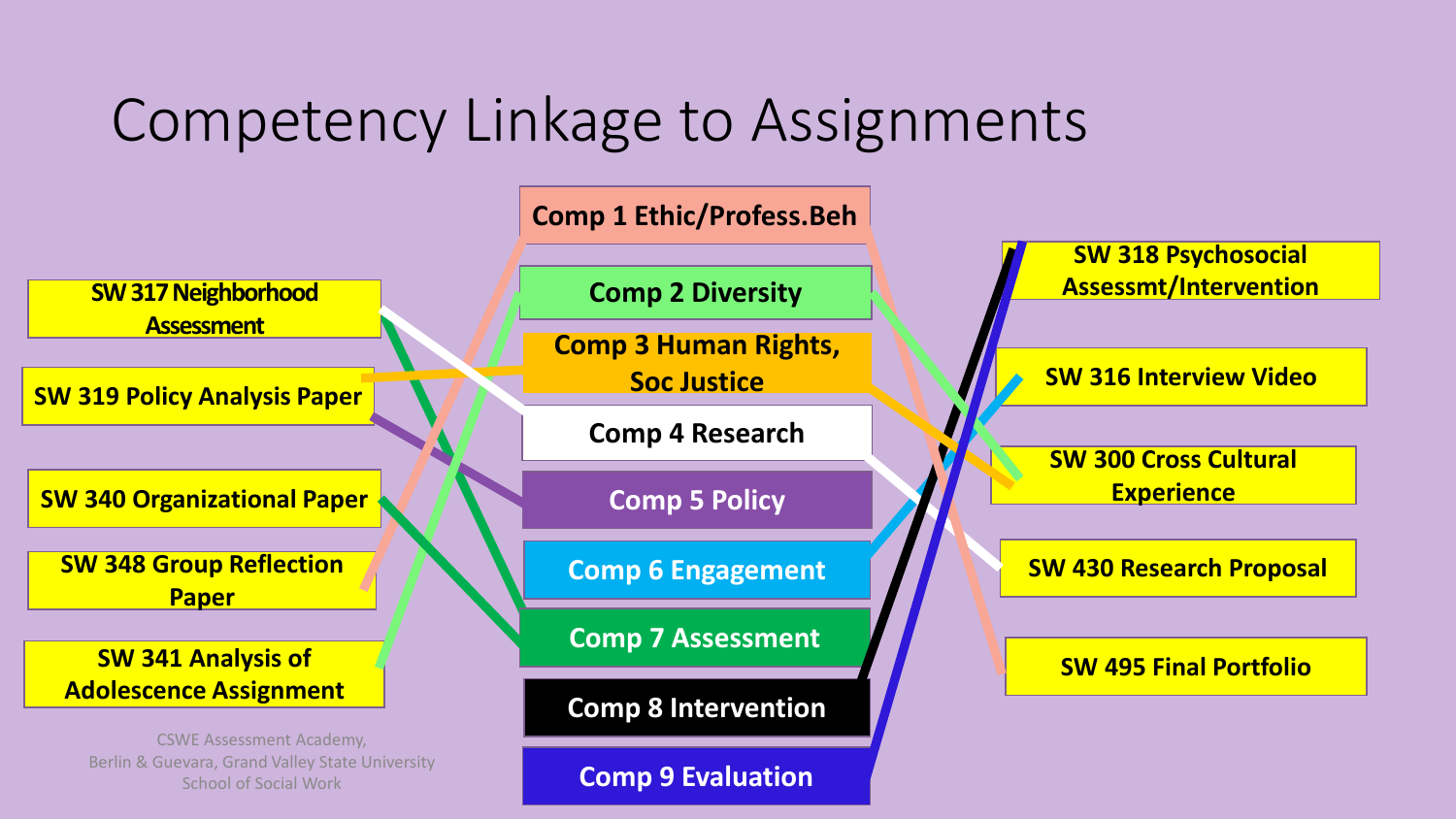# Explicit Curriculum: Field Learning Contract / Evaluation

• The field instructor administers the Field Learning Contract and Evaluation tool, with oversight by program staff. This instrument contains all operationalized competencies which include **all observable behaviors** for both programs with a numeric rating of 1-5 for each semester of student training. Field instructors and students jointly create plans for activities to practice and develop each of the 9 competencies. The field instructor assesses students' observable behavior of each at the end of each semester in field. While not part of the assessment provided to CSWE, students are asked to assess themselves using the same rating scale in their field evaluation.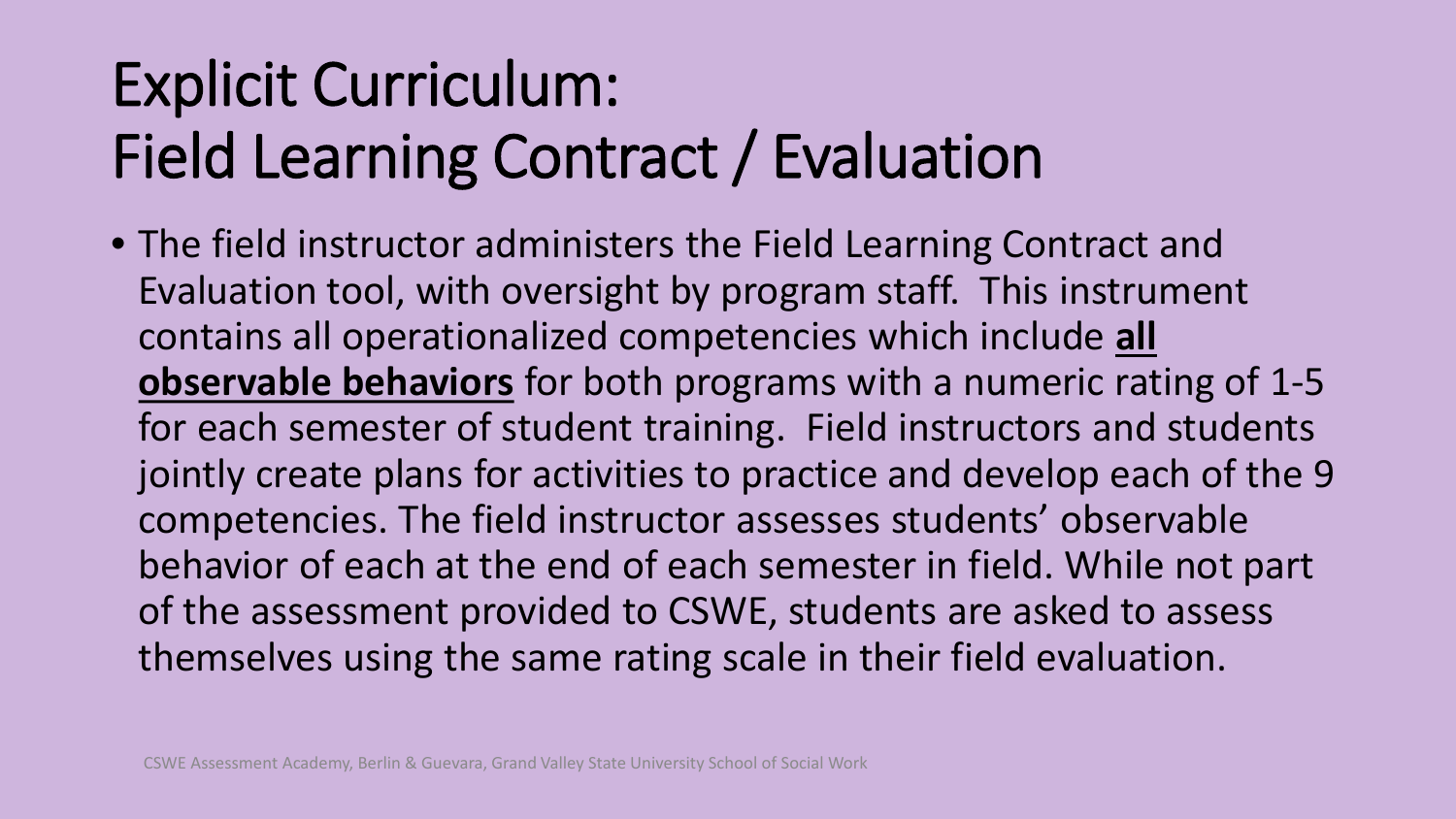# Implicit Curriculum: End of Program Exit Surveys & Focus Groups

• Beginning in 2014, the SSW integrated a program exit survey to assess implicit curriculum. As students complete their final semester in both programs, they complete an end of program exit survey asking them to rate the implicit curriculum: diversity, faculty, student development, resources, advising and admissions. The summary results of the survey are presented to focus groups of graduates to enhance the quantitative findings with qualitative narrative comments from students. Upon the completion of analysis and discussion of these results, revisions are made in relation to the program's implicit curriculum.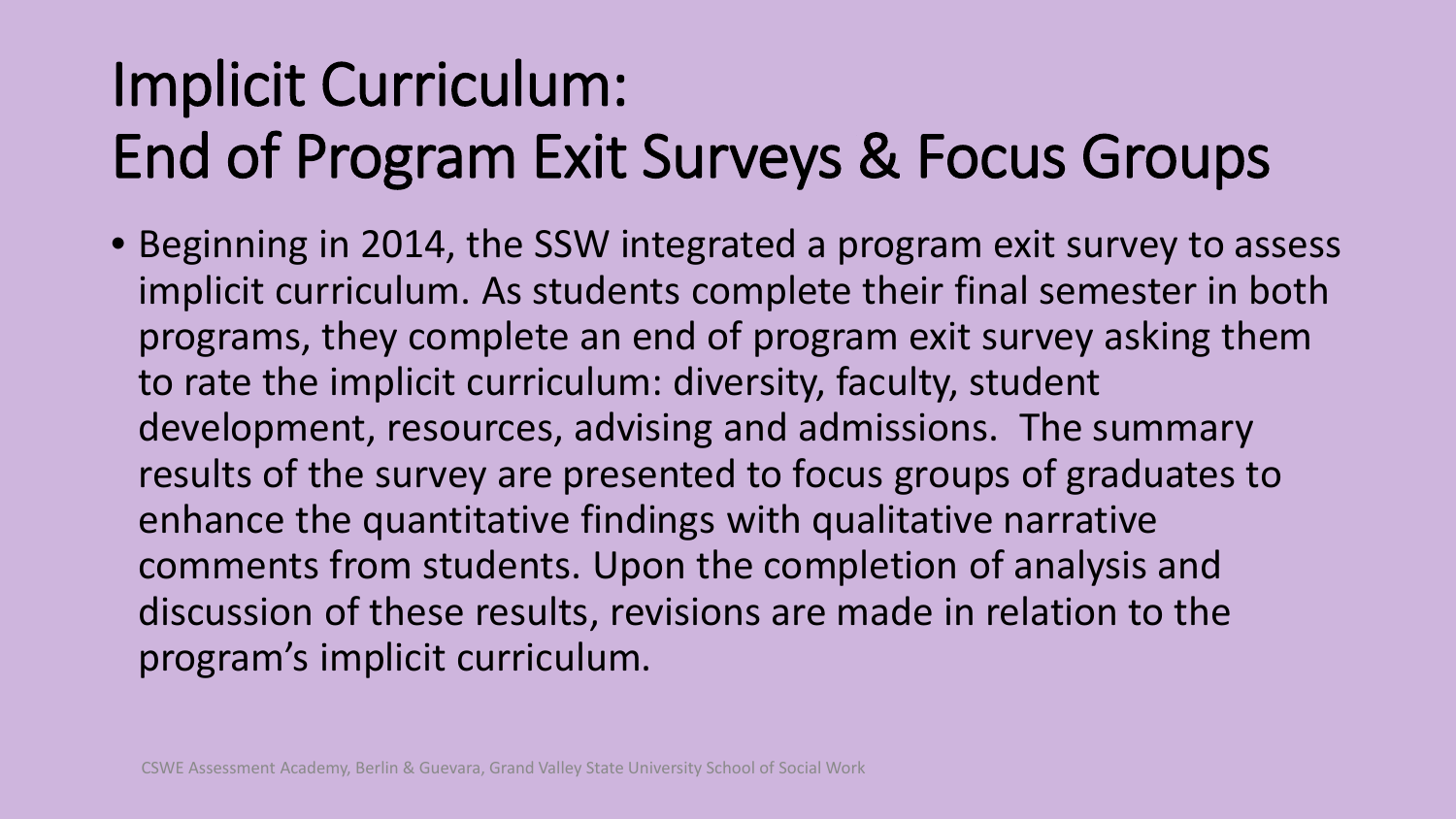#### Assessment Data Analysis

Each summer, all aggregate data collected from the explicit and implicit assessment measures gathered from the previous academic year are analyzed and an annual assessment report is produced. This report addresses each component of the assessment model articulated above, with resultant data charts, graphs, and narrative highlights of all results. Explicit and implicit curriculum are reviewed and revised utilizing findings.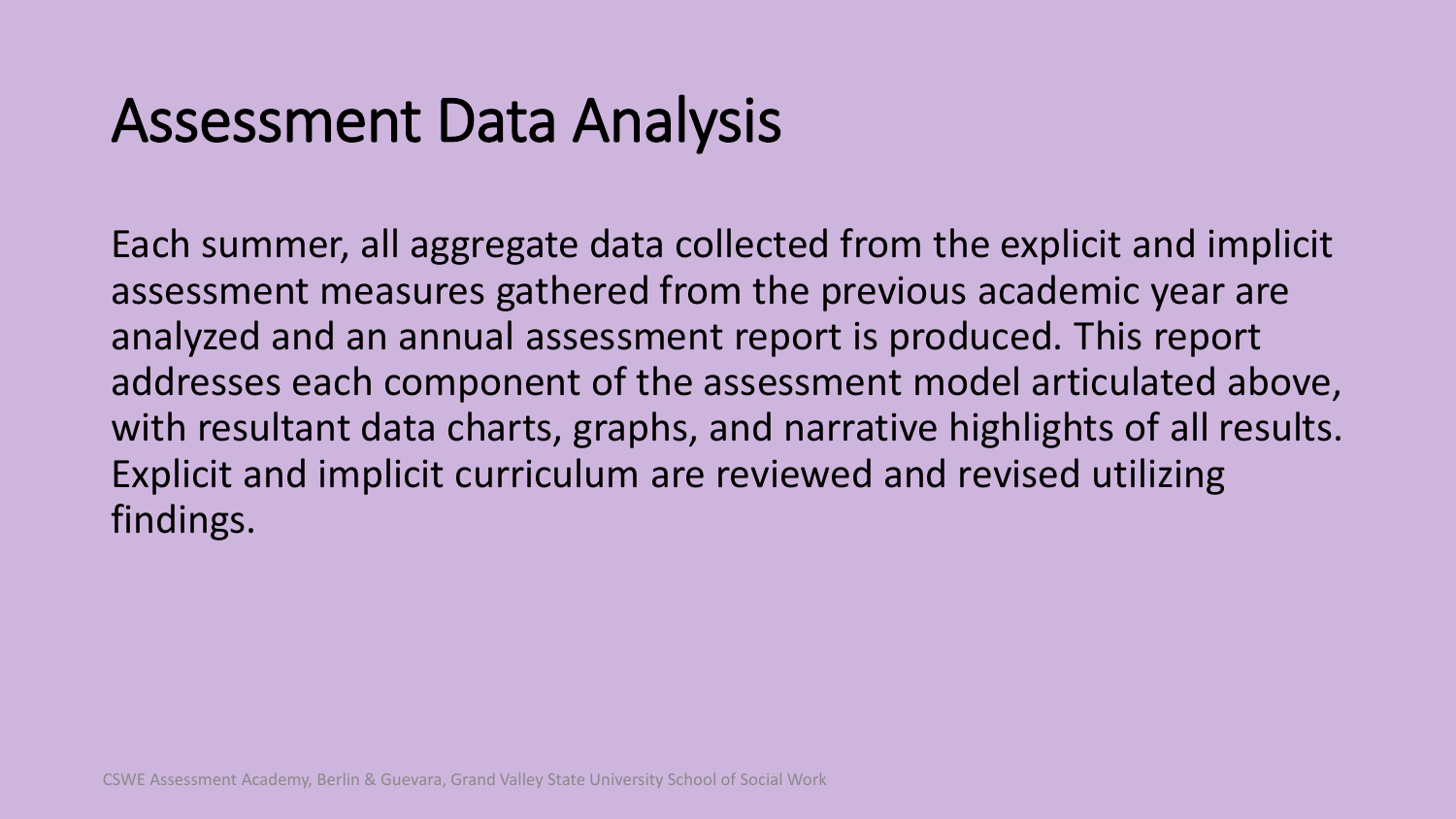#### Assessment Process for 2015 EPAS Explicit Curriculum